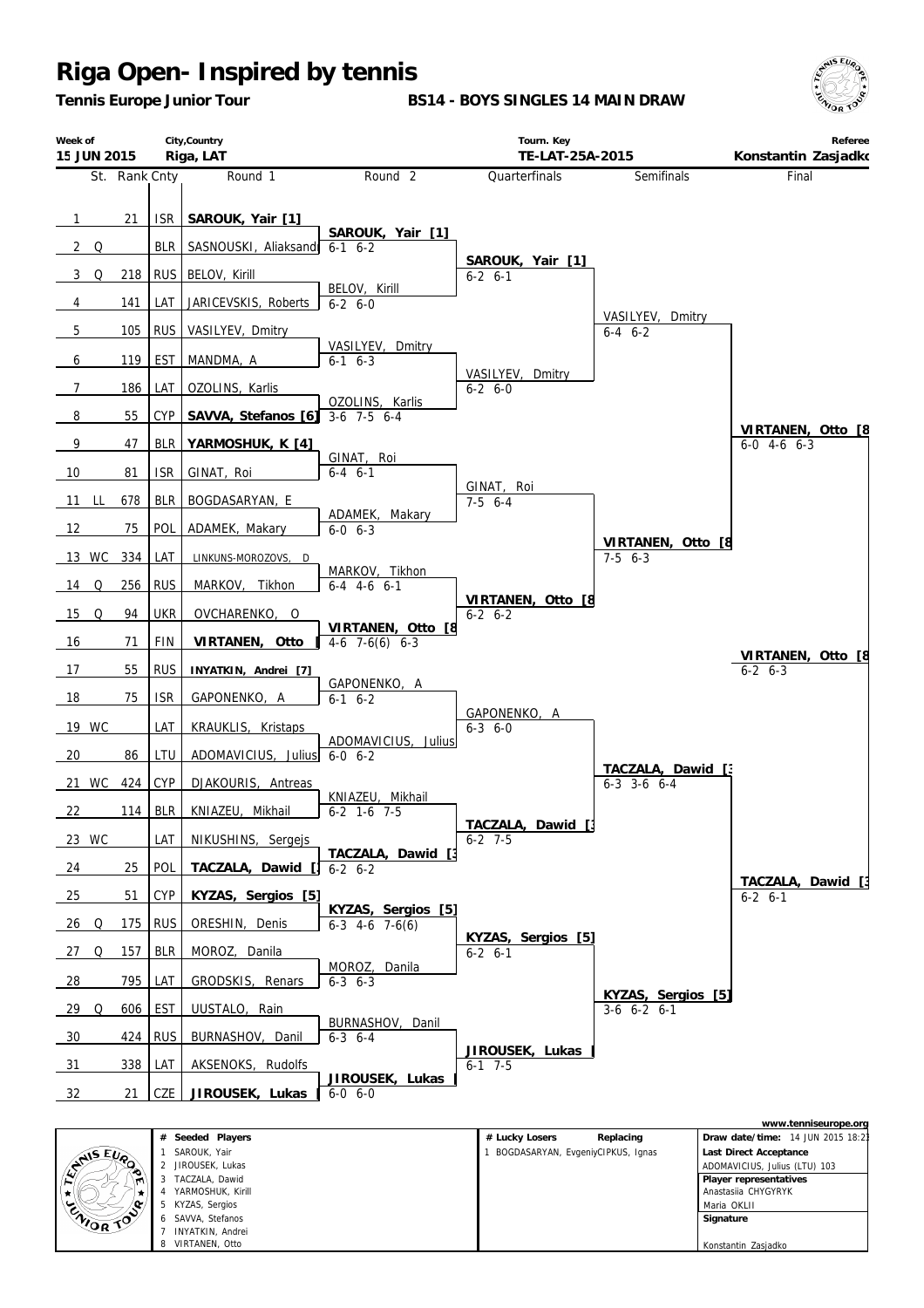*Tennis Europe Junior Tour*

#### **BS14 - BOYS SINGLES 14 QUALIFYING**



| Week of<br>15 JUN 2015 |               |                   | City, Country<br>Riga, LAT                |                                         |              | Tourn. Key<br>TE-LAT-25A-2015        | Referee<br>Konstantin Zasjadko    |
|------------------------|---------------|-------------------|-------------------------------------------|-----------------------------------------|--------------|--------------------------------------|-----------------------------------|
|                        | St. Rank Cnty |                   | Round 1                                   | Round <sub>2</sub>                      |              | Finals                               | Qualifiers                        |
| $\mathbf{1}$           | 94            |                   | UKR OVCHARENKO, O [1]                     |                                         |              |                                      |                                   |
| 2                      |               |                   | Bye                                       | OVCHARENKO, O [1]                       |              | OVCHARENKO, O [1]                    |                                   |
| 3                      |               | <b>EST</b>        | OTTENDER, Ott Eric                        | OTTENDER, Ott Eric                      |              | $6 - 0 6 - 1$                        |                                   |
| $\overline{4}$<br>5    |               |                   | Bye<br>Bye                                |                                         |              |                                      | OVCHARENKO, O [1]                 |
| 6                      |               | <b>RUS</b>        | STARCHENKOV, Alexey                       | STARCHENKOV, Alexey                     |              |                                      | $6-1$ $6-0$                       |
| 7                      |               |                   | Bye                                       | BRUZAS, Matas [9]                       |              | BRUZAS, Matas [9]<br>$6-0, 6-0$      |                                   |
| $\overline{8}$         | 338           | LTU               | BRUZAS, Matas [9]                         |                                         |              |                                      |                                   |
| 9<br>$\overline{10}$   | 157           | <b>BLR</b>        | MOROZ, Danila [2]<br>Bye                  | MOROZ, Danila [2]                       |              |                                      |                                   |
| 11                     | 795           | LTU               | MEDVEDEVAS, Vilius                        |                                         |              | MOROZ, Danila [2]                    |                                   |
| 12                     |               | LAT               | MILOVS, Daniels                           | MEDVEDEVAS, Vilius<br>$4-6$ $6-2$ $6-0$ |              | $6 - 2 6 - 2$                        | MOROZ, Danila [2]                 |
| 13                     |               |                   | Bye                                       | WAJDEMAJER, Jan                         |              |                                      | $6 - 3$ $6 - 3$                   |
| 14<br>15               |               | POL               | WAJDEMAJER, Jan<br>Bye                    |                                         |              | PREGER, Kirill [13]                  |                                   |
| 16                     | 499           | <b>RUS</b>        | PREGER, Kirill [13]                       | PREGER, Kirill [13]                     |              | $6-4$ $0-6$ $7-6(4)$                 |                                   |
| 17                     | 175           | <b>RUS</b>        | ORESHIN, Denis [3]                        | ORESHIN, Denis [3]                      |              |                                      |                                   |
| 18                     |               |                   | Bye<br>SUVI, Kevin                        |                                         |              | ORESHIN, Denis [3]                   |                                   |
| 19<br>20               | 795           | <b>EST</b><br>BLR | MALAKHOVICH, Mikhail                      | SUVI, Kevin                             |              | $6-0, 6-1$                           |                                   |
| 21                     |               |                   | Bye                                       | $6 - 36 - 0$                            |              |                                      | ORESHIN, Denis [3]                |
| <b>WC</b><br>22        |               | LAT               | SAHONS, Ilja                              | SAHONS, Ilja                            |              | TRAINAUSKAS, J [10]                  | $6 - 3$ $6 - 3$                   |
| 23                     |               |                   | Bye                                       | TRAINAUSKAS, J [10]                     |              | $6 - 26 - 0$                         |                                   |
| 24<br>25               | 338<br>218    | LTU<br><b>RUS</b> | TRAINAUSKAS, J [10]<br>BELOV, Kirill [4]  |                                         |              |                                      |                                   |
| 26                     |               |                   | Bye                                       | BELOV, Kirill [4]                       |              |                                      |                                   |
| 27                     |               | LTU               | URBANAVICIUS, Aleksandras                 | URBANAVICIUS, Aleksandras               |              | BELOV, Kirill [4]<br>$6 - 3$ $6 - 3$ |                                   |
| 28                     |               | LAT               | LAVRENOVS, Daniils                        | $6 - 26 - 0$                            |              |                                      | BELOV, Kirill [4]                 |
| 29<br>$\overline{30}$  | 678           | <b>BLR</b>        | Bye<br>KALININ, Aleksandr                 | KALININ, Aleksandr                      |              |                                      | $6 - 3 6 - 2$                     |
| 31                     |               |                   | Bye                                       |                                         |              | IRDOJA, Oskar [12]                   |                                   |
| 32                     | 499           | <b>EST</b>        | IRDOJA, Oskar [12]                        | IRDOJA, Oskar [12]                      |              | $6-0$ 7 $-6(5)$                      |                                   |
| 33                     | 256           | <b>RUS</b>        | MARKOV, Tikhon [5]                        | MARKOV, Tikhon [5]                      |              |                                      |                                   |
| 34<br>35               |               | <b>BLR</b>        | Bye<br>EVERT, Heorhi                      |                                         |              | MARKOV, Tikhon [5]                   |                                   |
| 36                     | 795           | EST I             | KLIIMASK, Gregor Marius                   | EVERT, Heorhi<br>$6-1$ 7-5              |              | $6 - 26 - 0$                         |                                   |
| 37                     |               |                   | Bye                                       | SULCS, Emils                            |              |                                      | MARKOV, Tikhon [5]<br>$6 - 0$ 7-5 |
| 38                     |               | LAT               | SULCS, Emils                              |                                         |              | GRIGAITIS, Edvinas [14]              |                                   |
| 39<br>40               | 499           | LTU               | Bye<br>GRIGAITIS, Edvinas [14]            | GRIGAITIS, Edvinas [14]                 |              | $6-1$ $6-2$                          |                                   |
| 41                     | 256           | LTU               | CIPKUS, Ignas [6]                         |                                         |              |                                      |                                   |
| 42                     |               |                   | Bye                                       | CIPKUS, Ignas [6]                       |              | CIPKUS, Ignas [6]                    |                                   |
| 43<br>44               |               | LAT               | LUSCEVICS, Ivans<br>RUS OVECHKIN, Ivan    | OVECHKIN, Ivan                          |              | $6 - 2 6 - 2$                        |                                   |
| 45                     |               |                   | Bye                                       | $6 - 16 - 0$                            |              |                                      | CIPKUS, Ignas [6]                 |
| 46                     | 795           | <b>EST</b>        | DVORJANINOV, Daniel                       | DVORJANINOV, Daniel                     |              |                                      | $6-1$ 6-4                         |
| 47                     |               |                   | Bye                                       | YANUSHKEVICH, Igor [11] 6-3 6-1         |              | YANUSHKEVICH, Igor [11]              |                                   |
| 48                     | 424           | <b>BLR</b>        | YANUSHKEVICH, Igor [11                    |                                         |              |                                      |                                   |
| 49<br>50               | 269           | <b>RUS</b>        | PHILIPPOV, Evgeny [7]<br>Bye              | PHILIPPOV, Evgeny [7]                   |              |                                      |                                   |
| 51                     | 606           | <b>FIN</b>        | KOIVISTO, Otto                            |                                         |              | PHILIPPOV, Evgeny [7]                |                                   |
| 52                     |               | LAT               | ZUKOVS, Daniils                           | KOIVISTO, Otto<br>$6-16-0$              |              | $6 - 3$ $6 - 4$                      | SASNOUSKI, Aliaksandr             |
| 53                     |               |                   | Bye                                       | SASNOUSKI, Aliaksandr                   |              |                                      | $6-1$ 6-4                         |
| 54<br>55               |               | <b>BLR</b>        | SASNOUSKI, Aliaksandr<br>Bye              |                                         |              | SASNOUSKI, Aliaksandr                |                                   |
| 56                     | 606           | <b>ISR</b>        | LEVYATOV, Lev [16]                        | LEVYATOV, Lev [16]                      |              | $6 - 16 - 0$                         |                                   |
| 57                     | 278           | LTU               | VASILIAUSKAS, Matas [8]                   | VASILIAUSKAS, Matas [8]                 |              |                                      |                                   |
| 58                     |               |                   | Bye                                       |                                         |              | BOGDASARYAN, Evgeniy                 |                                   |
| 59<br>60               | 678           | LAT<br>BLR        | GRABOVSKIS, Emils<br>BOGDASARYAN, Evgeniy | BOGDASARYAN, Evgeniy                    |              | $7-5$ 7 $-6(3)$                      |                                   |
| 61                     |               |                   | Bye                                       | $6-0, 6-0$                              |              |                                      | UUSTALO, Rain [15]                |
| 62                     |               | <b>RUS</b>        | CHERNYSHEV, Dmitry                        | CHERNYSHEV, Dmitry                      |              | UUSTALO, Rain [15]                   | $7-56-3$                          |
| 63                     |               |                   | Bye                                       | UUSTALO, Rain [15]                      |              | $6 - 16 - 0$                         |                                   |
| 64                     | 606           | <b>EST</b>        | UUSTALO, Rain [15]                        |                                         |              |                                      |                                   |
|                        |               |                   | # Seeded Players                          |                                         | # Alternates | Replacing                            | Draw date/time: 12 JUN 2015 19:0  |

ENIS EURO OVCHARENKO, Oleksandr BRUZAS, Matas  **Last Direct Acceptance** MOROZ, Danila TRAINAUSKAS, Justas All in ORESHIN, Denis YANUSHKEVICH, Igor  **Player representatives** BELOV, Kirill IRDOJA, Oskar  $\star$ Daniils LAVRENOVS MARKOV, Tikhon PREGER, Kirill Ian RABTSEVICH  $\langle \mathbf{e} \rangle$  GRIGAITIS, Edvinas  **Signature** CIPKUS, Ignas UUSTALO, Rain PHILIPPOV, Evgeny LEVYATOV, Lev Konstantin ZasjadkoVASILIAUSKAS, Matas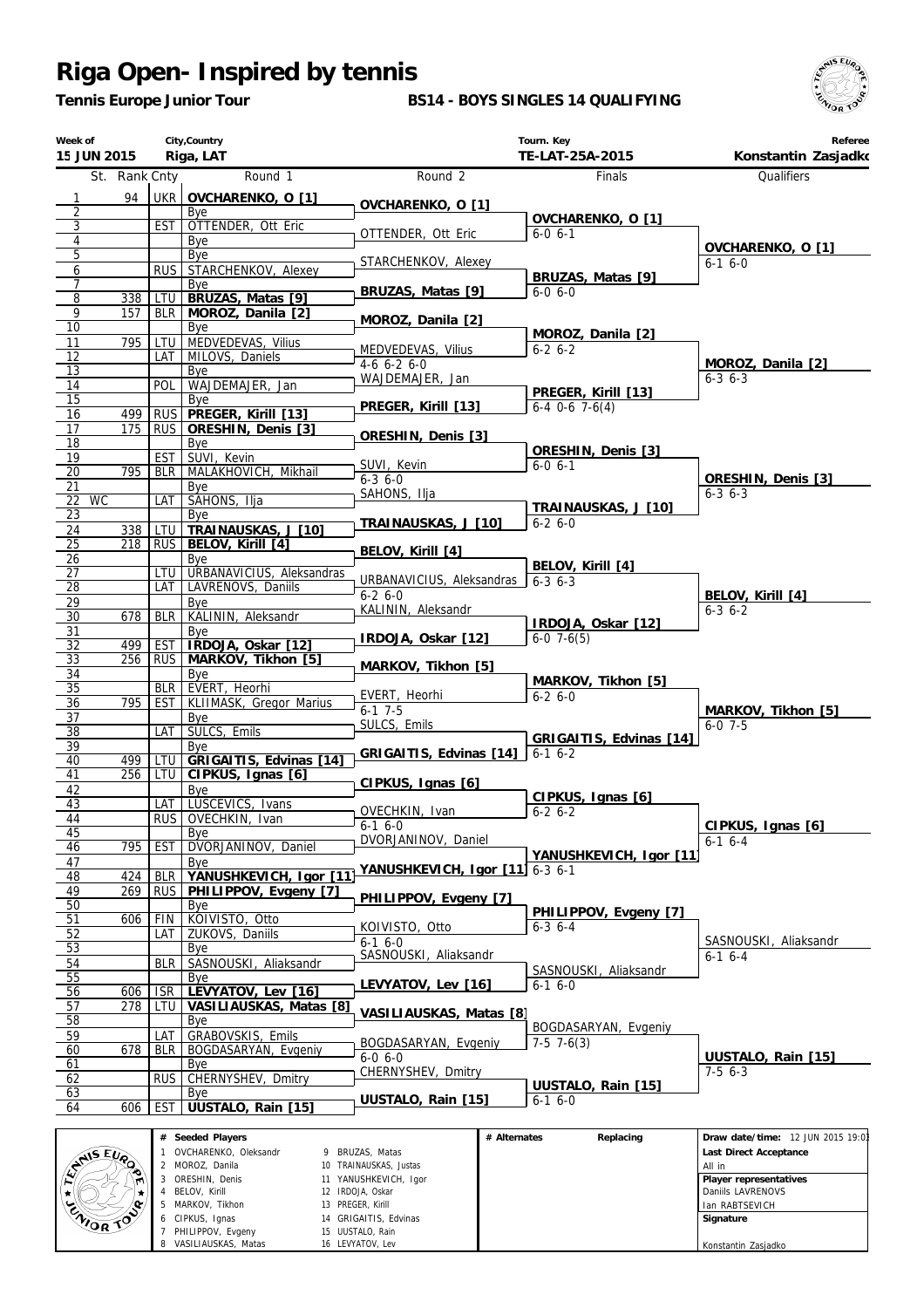*Tennis Europe Junior Tour*

**GS14 - GIRLS SINGLES 14 MAIN DRAW**





|                | # Seeded Players        | Replacing<br># Lucky Losers              | Draw date/time: 14 JUN 2015 18:2 |
|----------------|-------------------------|------------------------------------------|----------------------------------|
|                | SNIGUR, Daria           | JAKOVLEVA, Aleksandra SHVARTSMANN, Darya | Last Direct Acceptance           |
| <b>ENISEUR</b> | 2 PLAKK, Carol          |                                          | IGNATJEVA, Margarita (LAT) 250   |
| ∾<br>ven.      | YERSH.<br>Kseniya       |                                          | Player representatives           |
|                | BARTONE, Kamilla        |                                          | Anastasija CHYGYRYK              |
|                | 5 EFREMOVA, Aleksandra  |                                          | Maria OKLII                      |
| ENIOR TO       | 6 ERTURK, Ayca          |                                          | Signature                        |
|                | KANAPATSKAYA, Viktoriya |                                          |                                  |
|                | 8 YAKUBOVICH, Alesya    |                                          | Konstantin Zasjadko              |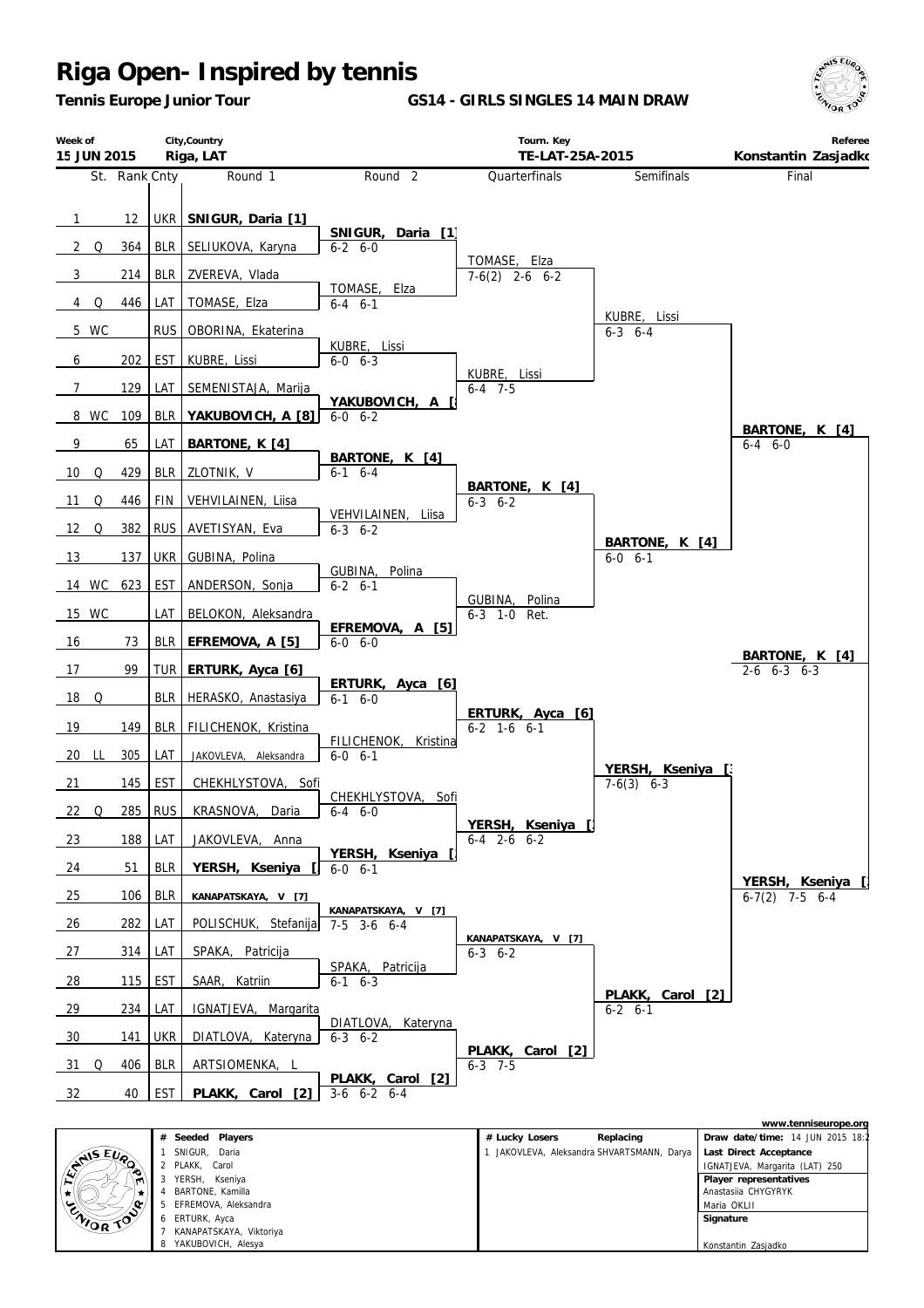*Tennis Europe Junior Tour*

#### **GS14 - GIRLS SINGLES 14 QUALIFYING**



| Week of<br>15 JUN 2015 |               |                   | City, Country<br>Riga, LAT                          |                                     | Tourn. Key<br>TE-LAT-25A-2015           | Referee<br>Konstantin Zasjadko |
|------------------------|---------------|-------------------|-----------------------------------------------------|-------------------------------------|-----------------------------------------|--------------------------------|
|                        | St. Rank Cnty |                   | Round 1                                             | Round <sub>2</sub>                  | <b>Finals</b>                           | <b>Oualifiers</b>              |
| $\mathbf{1}$           | 285           |                   | RUS KRASNOVA, Daria [1]                             |                                     |                                         |                                |
| 2                      |               |                   | Bye                                                 | KRASNOVA, Daria [1]                 | KRASNOVA, Daria [1]                     |                                |
| 3                      |               | LAT               | LOCIKA, Kristine                                    | LOCIKA, Kristine                    | $6-2$ $6-2$                             |                                |
| $\overline{4}$<br>5    |               |                   | Bye<br>Bye                                          |                                     |                                         | KRASNOVA, Daria [1]            |
| 6                      | 739           | LAT               | IESALNIECE, Paula                                   | IESALNIECE, Paula                   |                                         | $6 - 3$ $6 - 4$                |
| $\overline{7}$         |               |                   | Bye                                                 | BATISTA DODRIDGE, E [10]            | BATISTA DODRIDGE, E [10]<br>$6-1$ $6-0$ |                                |
| $\overline{8}$         | 446           | <b>GBR</b>        | BATISTA DODRIDGE, E [10]                            |                                     |                                         |                                |
| 9<br>10                | 305           | LAT               | JAKOVLEVA, A [2]<br>Bye                             | JAKOVLEVA, A [2]                    |                                         |                                |
| 11                     |               | LAT               | VEVERE, Tereze                                      |                                     | JAKOVLEVA, A [2]                        |                                |
| 12                     |               |                   | Bye                                                 | VEVERE, Tereze                      | $6 - 2 6 - 3$                           | HERASKO, Anastasiya            |
| 13                     |               |                   | Bye                                                 | HERASKO, Anastasiya                 |                                         | $6-2$ 7 $-6(4)$                |
| 14<br>15               |               | <b>BLR</b>        | HERASKO, Anastasiya<br>Bye                          |                                     | HERASKO, Anastasiya                     |                                |
| 16                     | 739           | LAT               | LISOVSKA, Klaudija<br>$\overline{16}$               | LISOVSKA, Klaudija [16] 4-6 6-3 6-2 |                                         |                                |
| 17                     | 364           | BLR               | SELIUKOVA, Karyna [3]                               | SELIUKOVA, Karyna [3]               |                                         |                                |
| $\overline{18}$        |               |                   | Bye                                                 |                                     | SELIUKOVA, Karyna [3]                   |                                |
| 19<br>$\overline{20}$  |               | LAT               | RUTLAUKA, Sabine                                    | RUTLAUKA, Sabine                    | $6 - 3$ $6 - 1$                         |                                |
| 21                     |               |                   | Bye<br>Bye                                          |                                     |                                         | SELIUKOVA, Karyna [3]          |
| 22                     |               | LTU               | VITKEVICIUTE, Evelina                               | VITKEVICIUTE, Evelina               | SLISANE, Laura [14]                     | $6-3$ $3-6$ $6-4$              |
| 23                     |               |                   | Bye                                                 | SLISANE, Laura [14]                 | $6-1$ $6-1$                             |                                |
| 24<br>$\overline{25}$  | 739<br>382    | LAT               | SLISANE, Laura [14]<br>AVETISYAN, Eva [4]           |                                     |                                         |                                |
| 26                     |               | <b>RUS</b>        | Bye                                                 | AVETISYAN, Eva [4]                  |                                         |                                |
| 27                     |               | LAT               | LATISA, Arta                                        |                                     | AVETISYAN, Eva [4]                      |                                |
| $\overline{28}$        |               |                   | Bye                                                 | LATISA, Arta                        | $6 - 3$ $6 - 3$                         | AVETISYAN, Eva [4]             |
| 29                     |               |                   | Bye                                                 | KLIIMAND, Viktoria Kleer            |                                         | $6 - 4$ $6 - 3$                |
| 30<br>31               |               | <b>EST</b>        | KLIIMAND, Viktoria Kleer<br>Bye                     |                                     | KLIIMAND, Viktoria Kleer                |                                |
| 32                     | 561           | LAT               | JAKOVLEVA,<br>$\overline{1121}$<br>$\perp$          | JAKOVLEVA, J [12]                   | $6-0$ $6-2$                             |                                |
| 33                     | 406           | EST               | MUULI, Ann Maria [5]                                | MUULI, Ann Maria [5]                |                                         |                                |
| 34                     |               |                   | Bye                                                 |                                     | MUULI, Ann Maria [5]                    |                                |
| 35<br>36               |               | LAT               | SAGEJEVA, Jekaterina<br>Bye                         | SAGEJEVA, Jekaterina                | $6-1$ $6-1$                             |                                |
| 37                     |               |                   | Bye                                                 |                                     |                                         | TOMASE, Elza [9]               |
| 38                     |               | <b>LTU</b>        | SIMUTYTE, Eva                                       | SIMUTYTE, Eva                       | TOMASE, Elza [9]                        | $7-56-0$                       |
| 39                     |               |                   | Bye                                                 | TOMASE, Elza [9]                    | $6-1$ $6-2$                             |                                |
| 40<br>41               | 446<br>406    | LAT<br><b>BLR</b> | TOMASE, Elza [9]<br>ARTSIOMENKA, L [6]              |                                     |                                         |                                |
| 42                     |               |                   | Bye                                                 | ARTSIOMENKA, L [6]                  |                                         |                                |
| 43                     |               | LAT               | GRIBELSKA, Dana                                     | GOLYNKER, Alisa                     | ARTSIOMENKA, L [6]<br>$6 - 0 6 - 1$     |                                |
| 44                     |               | ISR               | GOLYNKER, Alisa                                     | $6-4$ 2-6 6-4                       |                                         | ARTSIOMENKA, L [6]             |
| 45<br>46               | 863           | LAT               | Bye<br>VINDIGA, Alise                               | VINDIGA, Alise                      |                                         | $7-6(1)$ 6-1                   |
| 47                     |               |                   | Bye                                                 |                                     | VASILYEVA, A [11]                       |                                |
| 48                     | 561           | <b>RUS</b>        | VASILYEVA, A [11]                                   | VASILYEVA, A [11]                   | $6 - 3$ 7-5                             |                                |
| 49                     | 429           | BLR               | ZLOTNIK, V [7]                                      | ZLOTNIK, V [7]                      |                                         |                                |
| 50<br>51               |               |                   | Bye<br>MASLOVA, Darja                               |                                     | ZLOTNIK, V [7]                          |                                |
| 52                     |               | LAT<br><b>EST</b> | RAMENSKAJA, Polina                                  | RAMENSKAJA, Polina                  | $6-1$ $6-1$                             |                                |
| 53                     |               |                   | Bye                                                 | $6-7(4)$ $6-1$ $6-1$                |                                         | ZLOTNIK, V [7]                 |
| 54                     |               | LAT               | BALMISEVA, Nika Nikola                              | BALMISEVA, Nika Nikola              | GRUNDULE, Alise [13]                    | $6 - 3 \quad 6 - 2$            |
| 55                     |               |                   | Bye                                                 | GRUNDULE, Alise [13]                | $6-4$ $6-3$                             |                                |
| 56<br>57               | 666<br>446    | LAT<br>FIN        | $[13]$<br>GRUNDULE, Alise<br>VEHVILAINEN, Liisa [8] |                                     |                                         |                                |
| 58                     |               |                   | Bye                                                 | VEHVILAINEN, Liisa [8]              |                                         |                                |
| 59                     |               | LAT               | DALECKA, Darta                                      |                                     | VEHVILAINEN, Liisa [8]<br>$7-5$ 6-4     |                                |
| 60                     |               | GBR               | SOUTHGATE, Sasha                                    | DALECKA, Darta<br>$6 - 2 6 - 2$     |                                         | VEHVILAINEN, Liisa [8]         |
| 61                     |               |                   | Bye                                                 | LASMANE, Katrina                    |                                         | $6-1$ $6-1$                    |
| 62<br>63               |               | LAT               | LASMANE,<br>Katrina<br>Bye                          |                                     | KURAKOVA, Varvara [15                   |                                |
| 64                     | 739           | RUS I             | [15<br>KURAKOVA, Varvara                            | KURAKOVA, Varvara [15 6-1 2-6 6-1   |                                         |                                |
|                        |               |                   |                                                     |                                     |                                         |                                |

|                 | Seeded Players<br>#     |                            | # Alternates | Replacing | Draw date/time: 12 JUN 2015 19:01 |
|-----------------|-------------------------|----------------------------|--------------|-----------|-----------------------------------|
| <b>SAISEUP</b>  | KRASNOVA, Daria         | 9 TOMASE. Elza             |              |           | Last Direct Acceptance            |
|                 | 2 JAKOVLEVA, Aleksandra | 10 BATISTA DODRIDGE, Erika |              |           | All in                            |
| m               | SELIUKOVA, Karyna       | 11 VASILYEVA, Alexandra    |              |           | Player representatives            |
|                 | AVETISYAN, Eva          | 12 JAKOVLEVA, Jelizaveta   |              |           | Daniils LAVRENOVS                 |
| <b>ENIOR TO</b> | 5 MUULI, Ann Maria      | 13 GRUNDULE, Alise         |              |           | I Ian RABTSEVICH                  |
|                 | 6 ARTSIOMENKA, Lizaveta | 14 SLISANE, Laura          |              |           | Signature                         |
|                 | ZLOTNIK, Varvara Maryia | 15 KURAKOVA, Varvara       |              |           |                                   |
|                 | 8 VEHVILAINEN, Liisa    | 16 LISOVSKA, Klaudija      |              |           | Konstantin Zasjadko               |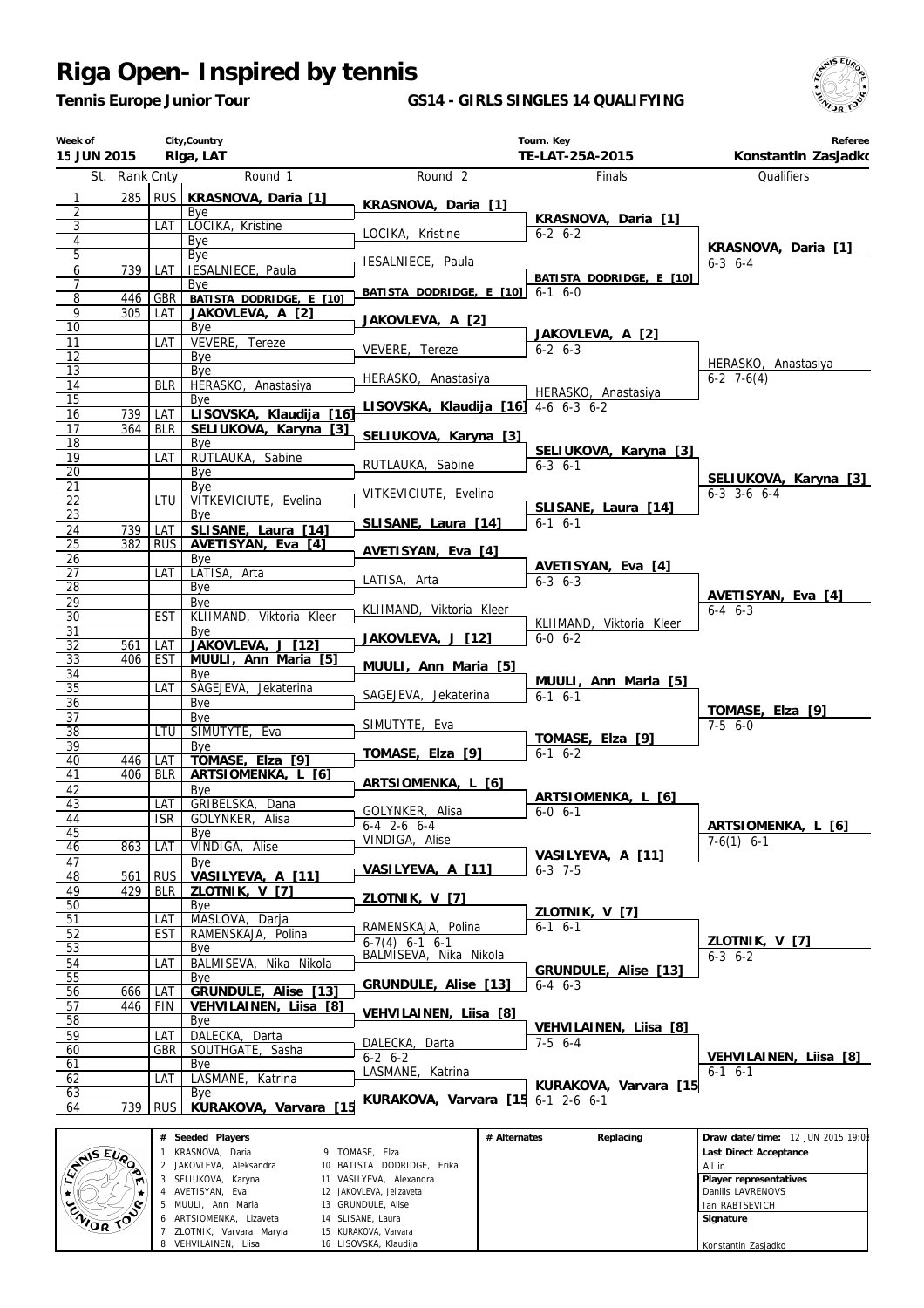*Tennis Europe Junior Tour*

**BD14 - BOYS DOUBLES 14 MAIN DRAW**



| Week of        | City, Country<br>15 JUN 2015<br>Riga, LAT |                          |                                                |                                                                 | Tourn. Key<br>TE-LAT-25A-2015                           | Referee<br>Konstantin Zasjadko            |
|----------------|-------------------------------------------|--------------------------|------------------------------------------------|-----------------------------------------------------------------|---------------------------------------------------------|-------------------------------------------|
|                | St. Rank Cnty                             |                          | Round 1                                        | Quarterfinals                                                   | Semifinals                                              | Final                                     |
| 1              | 75<br>25                                  | POL<br>POL               | ADAMEK, Makary [1]<br>TACZALA, Dawid           | ADAMEK, Makary [1]<br>TACZALA, Dawid                            |                                                         |                                           |
| $\overline{2}$ |                                           |                          | Bye                                            |                                                                 | ADAMEK, Makary [1]                                      |                                           |
| $\overline{3}$ | 338<br>795                                | LAT<br>LAT               | AKSENOKS, Rudolfs<br>GRODSKIS, Renars          | BURNASHOV, Danil                                                | TACZALA, Dawid<br>$6-1$ $6-3$                           |                                           |
| 4              | 424<br>424                                | <b>RUS</b><br>CYP        | BURNASHOV, Danil<br>DJAKOURIS, Antreas         | DJAKOURIS, Antreas<br>$6-1$ 7 $-6(4)$                           |                                                         | ADAMEK, Makary [1]                        |
| 5              | 51<br>55                                  | <b>CYP</b><br>CYP        | KYZAS, Sergios [3]<br>SAVVA, Stefanos          |                                                                 |                                                         | TACZALA, Dawid<br>$6-2$ $6-7(7)$ $[10-6]$ |
| 6              | 256<br>175                                | <b>RUS</b><br><b>RUS</b> | MARKOV, Tikhon<br>ORESHIN, Denis               | KYZAS, Sergios [3]<br>SAVVA, Stefanos<br>$6-3$ 3-6 [11-9]       |                                                         |                                           |
| 7              | 606                                       | LAT<br>EST               | KRAUKLIS, Kristaps<br>UUSTALO, Rain            | GAPONENKO, Alexander                                            | KYZAS, Sergios [3]<br>SAVVA, Stefanos<br>7-5 5-7 [10-8] |                                           |
| <b>WC</b><br>8 | 75<br>94                                  | <b>ISR</b><br><b>UKR</b> | GAPONENKO, Alexander<br>OVCHARENKO, Oleksandr  | OVCHARENKO, Oleksandr<br>$6-16-0$                               |                                                         | GINAT, Roi [2]                            |
| 9              | 678                                       | <b>BLR</b><br><b>BLR</b> | BOGDASARYAN, Evgeniy<br>SASNOUSKI, Aliaksandr  |                                                                 |                                                         | SAROUK, Yair<br>$6-2$ $6-2$               |
| 10             | WC 334                                    | LAT<br>LAT               | LINKUNS-MOROZOVS, Daniel<br>NIKUSHINS, Sergejs | BOGDASARYAN, Evgeniy<br>SASNOUSKI, Aliaksandr<br>4-6 6-2 [10-6] | INYATKIN, Andrei [4]                                    |                                           |
| 11             | 218<br>186                                | <b>RUS</b><br>LAT        | BELOV, Kirill<br>OZOLINS, Karlis               | INYATKIN, Andrei [4]                                            | VASILYEV, Dmitry<br>$6 - 4 6 - 1$                       |                                           |
| 12             | 55<br>105                                 | <b>RUS</b>               | RUS   INYATKIN, Andrei [4]<br>VASILYEV, Dmitry | VASILYEV, Dmitry<br>$6-16-2$                                    |                                                         | GINAT, Roi [2]                            |
| 13             | 141                                       | LAT<br>LAT               | JARICEVSKIS, Roberts<br>SAHONS, Ilja           | ADOMAVICIUS, Julius                                             |                                                         | SAROUK, Yair<br>4-6 6-3 [13-11]           |
| 14             | 86<br>256                                 | LTU<br>LTU               | ADOMAVICIUS, Julius<br>CIPKUS, Ignas           | CIPKUS, Ignas<br>$6-2$ $6-3$                                    | GINAT, Roi [2]                                          |                                           |
| 15             | 114<br>119                                | <b>BLR</b><br><b>EST</b> | KNIAZEU, Mikhail<br>MANDMA, Alexander Georg    |                                                                 | SAROUK, Yair<br>$6-1$ 6-4                               |                                           |
| 16             | 81<br>21                                  | <b>ISR</b><br>ISR        | GINAT, Roi [2]<br>SAROUK, Yair                 | GINAT, Roi [2]<br>SAROUK, Yair<br>$6 - 26 - 2$                  |                                                         |                                           |